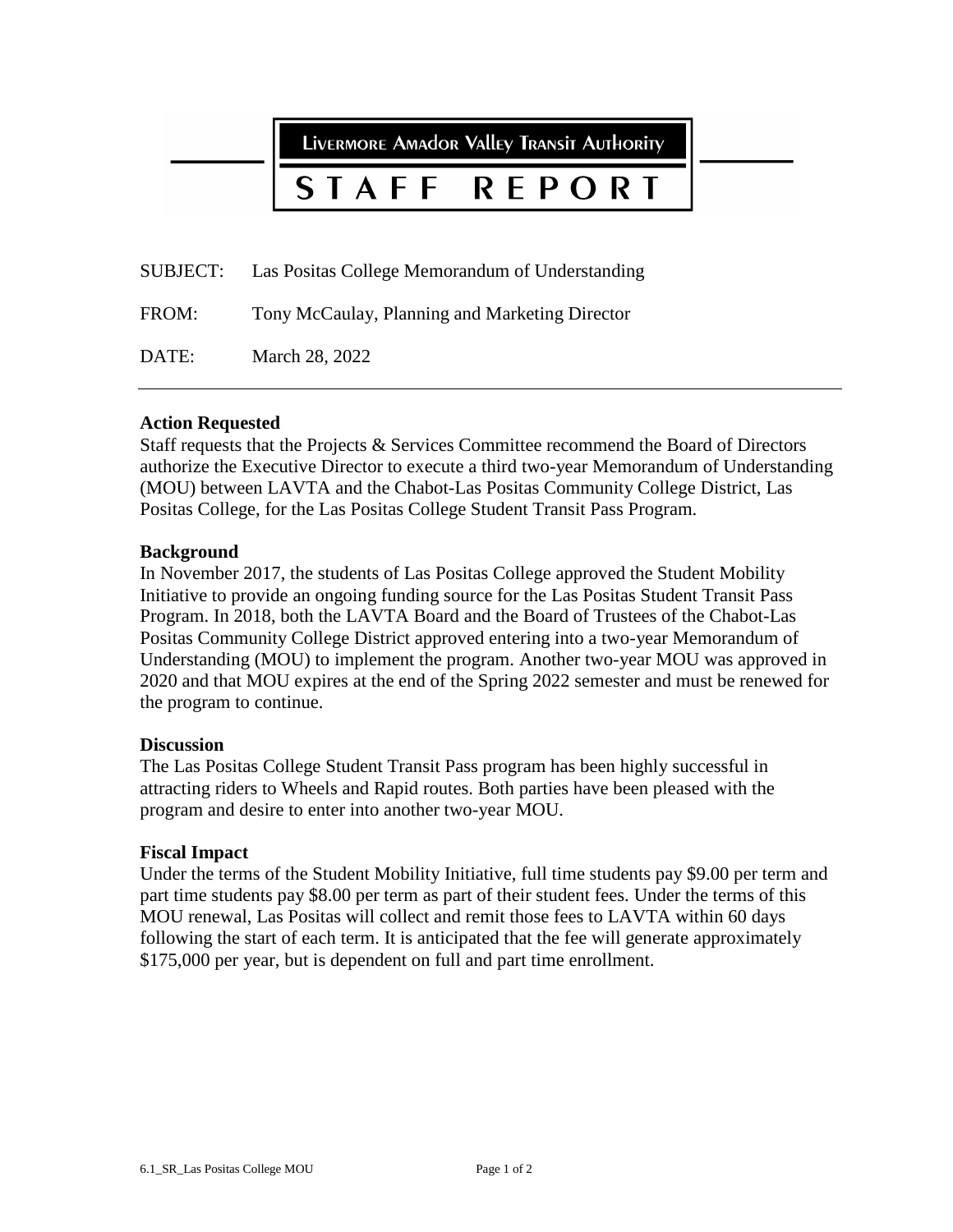### **Recommendation**

Staff requests that the Projects & Services Committee recommend the Board of Directors authorize the Executive Director to execute a Memorandum of Understanding with Las Positas College for the continuation of the Las Positas College Student Transit Pass Program.

Attachments:

1. Draft Memorandum of Understanding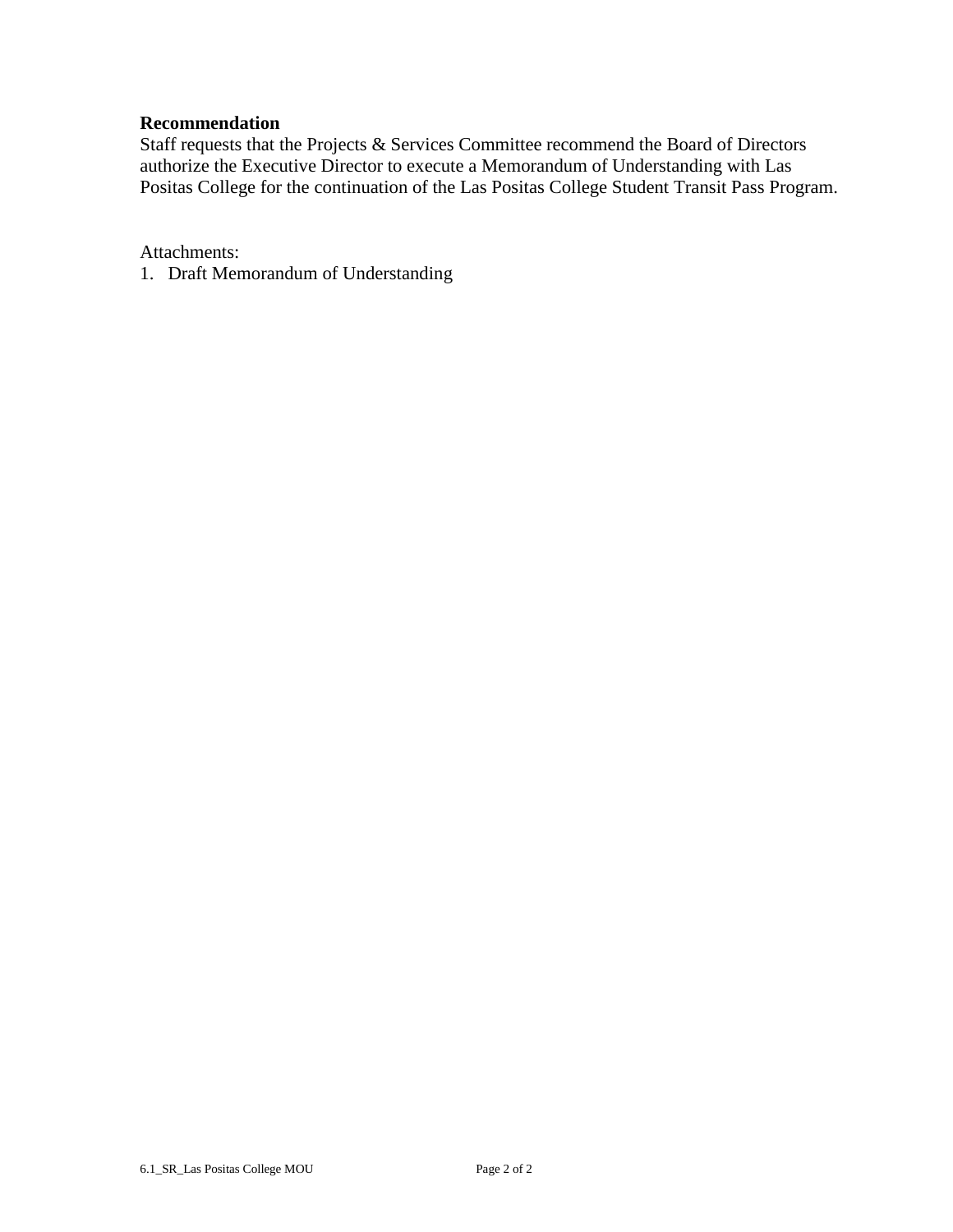# **MEMORANDUM OF UNDERSTANDING**

# **Livermore Amador Valley Transit Authority and Chabot-Las Positas Community College District, Las Positas College**

This Memorandum of Understanding (MOU) for the Las Positas College Student Mobility Initiative is entered between Livermore Amador Valley Transit Authority (LAVTA), a joint powers authority, and the Chabot-Las Positas Community College District, Las Positas College herein "Las Positas College."

## **RECITALS**

LAVTA provides public transit service within the cities of Dublin, Livermore, Pleasanton, and the immediately adjacent unincorporated areas of Alameda County within its jurisdiction, by offering local, intercity, and interregional express bus services, including service to Las Positas College with connections to the Bay Area Rapid Transit (BART) and Altamont Corridor Express (ACE) trains.

Las Positas College serves approximately 9,000 students providing educational opportunities and support for completing of students' transfer, associate degree, basic skills, career technical education, and retraining goals. Las Positas College recognizes the value of public transportation in meeting sustainability goals and facilitating travel to and from the college.

LAVTA and Las Positas College desire to enter into this MOU to continue implementation of the Las Positas College Student Mobility Initiative passed in 2017, which allows all Las Positas College students the privilege of boarding the Wheels and Rapid fixed route system by presenting approved identification after paying the transportation fee each term upon enrollment. The goal of the MOU is to support Las Positas College's commitment to open access and sustainability as affirmed by the college's mission and values statement. Furthermore, an additional purpose of the MOU is to support LAVTA in providing public transportation to the Tri-Valley communities of Dublin, Livermore, and Pleasanton and the adjacent unincorporated areas of Alameda County.

NOW, THEREFORE, in consideration of the promises herein, the parties agree as follows: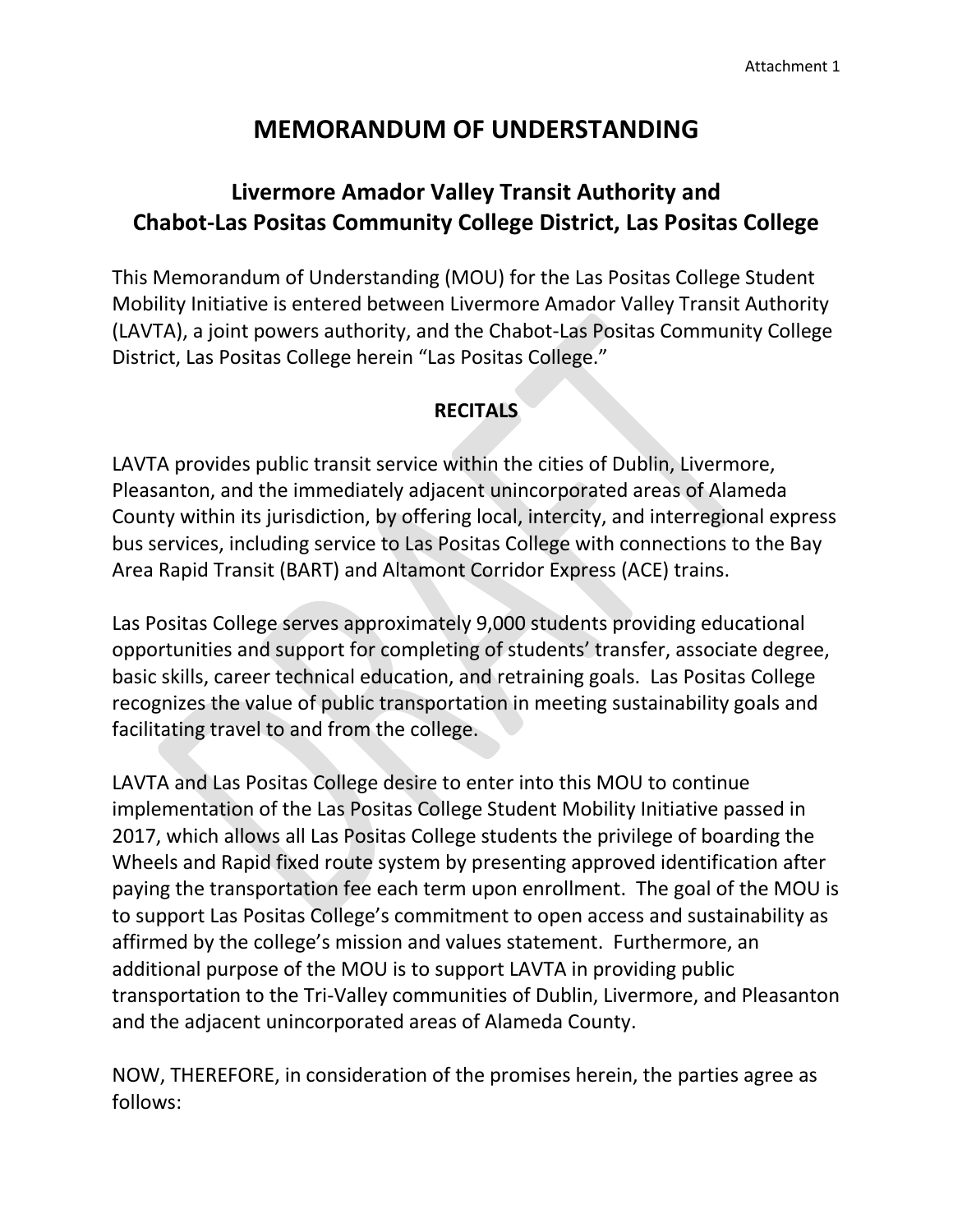### **Las Positas College**

- 1. Las Positas College will provide photo identification cards free of charge to all students upon submission of an admission application and issuance of a student identification number. Lost or stolen identification cards will be reissued free of charge.
- 2. Las Positas College will provide and affix term-specific stickers on the photo identification cards.
- 3. Las Positas College students enrolled in six or more units per term will pay a transportation fee of \$9.00 per term. Students enrolled in less than six units per term will pay an \$8.00 fee per term.
- 4. Las Positas College will assess the transportation fee each term.
- 5. Las Positas College anticipates collecting approximately \$175,000 in transportation fees annually. The dollar amount is subject to change based on total student enrollment and course registration.
- 6. Within 60 days of the start of each term (fall, spring and summer), Las Positas College will provide LAVTA with documentation of the number of students enrolled in each category of transportation fee payment (\$9.00 and \$8.00) and will remit to LAVTA the total amount of transportation fees collected for that term.
- 7. Las Positas College will include public transportation information in the college catalog, class schedule, college orientation, and in a prominent location on the college website.
- 8. Las Positas College agrees to post, affix, or hang information regarding the availability of LAVTA transportation services on bulletin boards, display cabinets, and other pertinent locations on college property.
- 9. Las Positas College agrees to allow LAVTA to periodically set-up an informational table at the college to provide information about LAVTA transportation services.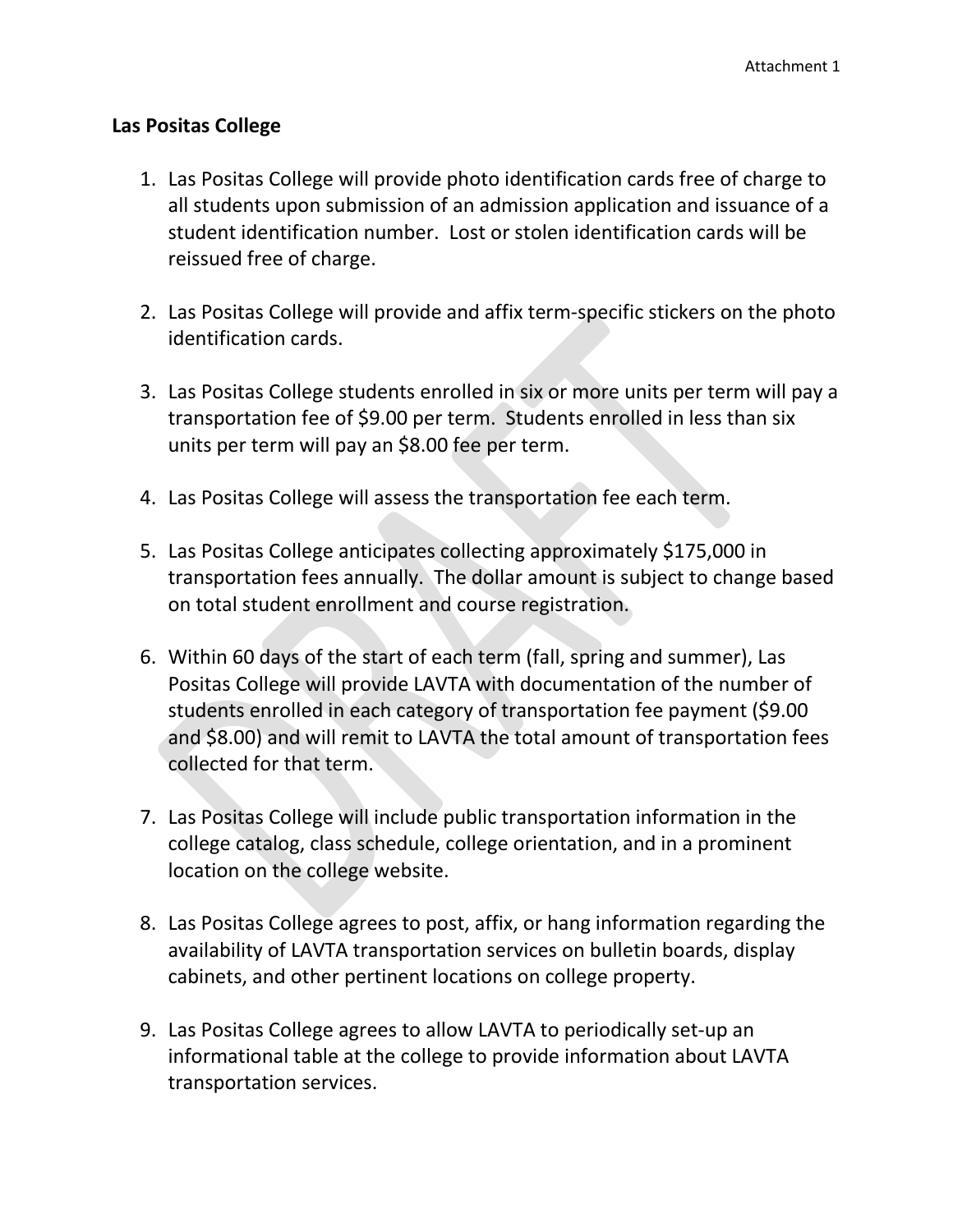### **LAVTA**

- 1. LAVTA will provide access to transportation on all regularly scheduled Wheels and Rapid fixed route buses to students with a valid Las Positas College photo identification card bearing the term-specific sticker.
- 2. LAVTA bus operators will honor the presentation of a valid Las Positas College photo identification card with term-specific sticker as valid fare payment aboard all Wheels and Rapid fixed routes.
- 3. LAVTA will afford students the opportunity to present enrollment verification in lieu of a photo identification card to bus operators during the first two weeks of each term while they learn of and obtain a photo identification card with the current sticker.
- 4. LAVTA agrees to electronically display "Las Positas College" on the marquee or electronic signage on the Wheels and Rapid fixed route buses will that travel via Las Positas College.
- 5. LAVTA agrees to provide access to Wheels and Rapid fixed route bus service during summer, fall, and spring terms with a valid photo identification card bearing a sticker from the current term.
- 6. LAVTA agrees to provide access to Wheels and Rapid fixed route bus service during winter recess with a valid photo identification card with a termspecific sticker from the immediate proceeding fall term or immediate subsequent spring term.
- 7. LAVTA agrees to provide access to Wheels and Rapid fixed route bus service during college holidays including, but not limited to, Martin Luther King Jr. Day, President's Day, Memorial Day, Independence Day, Labor Day, Veterans Day, Thanksgiving Recess, and Winter Recess.
- 8. LAVTA agrees to provide Wheels and Rapid fixed route bus service to and from Las Positas College to the Bay Area Rapid Transit (BART) and to the